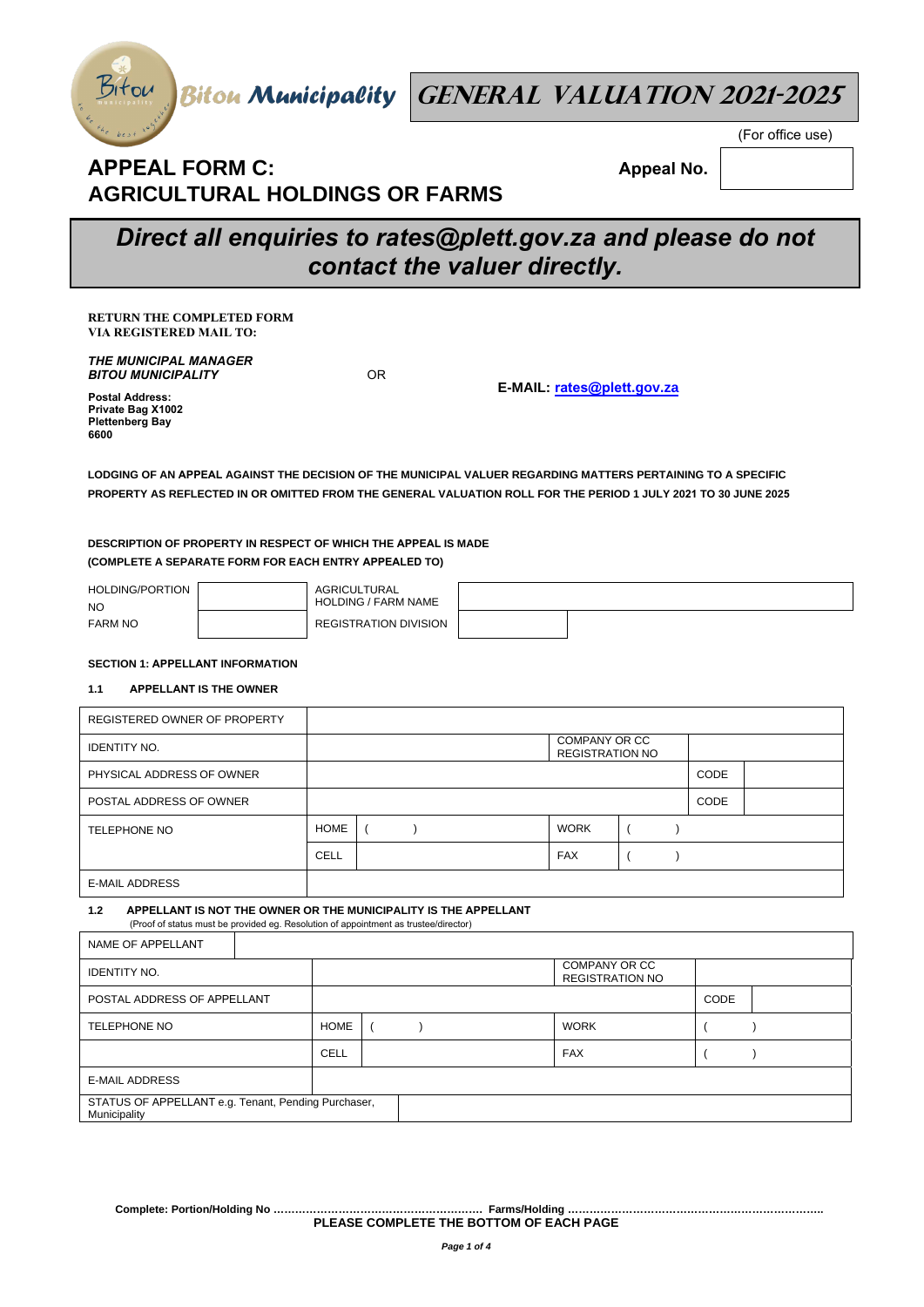## **1.3 AUTHORISED REPRESENTATIVE OF THE APPELLANT**

| <b>NAME OF REPRESENTATIVE</b>                                                                                                                   |                    |                              |                           |                           |  |                  |                 |                                         |                |                |                            |           |                |
|-------------------------------------------------------------------------------------------------------------------------------------------------|--------------------|------------------------------|---------------------------|---------------------------|--|------------------|-----------------|-----------------------------------------|----------------|----------------|----------------------------|-----------|----------------|
| <b>IDENTITY NO.</b>                                                                                                                             |                    |                              |                           |                           |  |                  |                 | COMPANY OR CC<br><b>REGISTRATION NO</b> |                |                |                            |           |                |
| POSTAL ADDRESS OF REPRESENTATIVE                                                                                                                |                    |                              |                           |                           |  |                  |                 |                                         |                |                | CODE                       |           |                |
| <b>TELEPHONE NO</b>                                                                                                                             |                    |                              | <b>HOME</b>               | $\left($<br>$\lambda$     |  |                  |                 | <b>WORK</b>                             |                |                | (                          | $\lambda$ |                |
|                                                                                                                                                 |                    |                              |                           |                           |  |                  |                 |                                         |                |                |                            |           |                |
|                                                                                                                                                 |                    |                              | <b>CELL</b><br><b>FAX</b> |                           |  |                  | $\lambda$       |                                         |                |                |                            |           |                |
| <b>E-MAIL ADDRESS</b>                                                                                                                           |                    |                              |                           |                           |  |                  |                 |                                         |                |                |                            |           |                |
| IF A REPRESENTATIVE IS APPOINTED, PROOF OF AUTHORISATION MUST BE ATTACHED                                                                       |                    |                              |                           |                           |  |                  |                 |                                         |                |                |                            |           |                |
| <b>SECTION 2: PROPERTY DETAILS</b>                                                                                                              |                    |                              |                           |                           |  |                  |                 |                                         |                |                |                            |           |                |
| PHYSICAL ADDRESS                                                                                                                                |                    |                              |                           |                           |  |                  |                 |                                         |                |                | CODE                       |           |                |
|                                                                                                                                                 |                    |                              |                           |                           |  |                  |                 |                                         |                |                |                            |           |                |
| <b>EXTENT OF PROPERTY</b>                                                                                                                       |                    |                              |                           | M <sup>2</sup>            |  |                  |                 |                                         |                |                |                            |           |                |
| MUNICIPAL ACCOUNT<br>NO                                                                                                                         |                    |                              |                           |                           |  |                  |                 |                                         |                | (If available) |                            |           |                |
| NAME OF BOND HOLDER                                                                                                                             |                    |                              |                           | REGISTERED AMOUNT OF BOND |  |                  |                 |                                         |                |                |                            |           |                |
|                                                                                                                                                 |                    |                              |                           |                           |  |                  |                 |                                         | (If available) |                |                            |           |                |
|                                                                                                                                                 |                    |                              |                           |                           |  |                  |                 |                                         |                |                |                            |           |                |
| PROVIDE FULL DETAILS OF ALL SERVITUDES, ROADS PROCLAMATIONS OR OTHER ENDORSEMENTS AGAINST THE PROPERTY (IF APPLICABLE)                          |                    |                              |                           |                           |  |                  |                 |                                         |                |                |                            |           |                |
|                                                                                                                                                 |                    |                              |                           |                           |  |                  |                 |                                         |                |                |                            |           |                |
| SERVITUDE NO                                                                                                                                    |                    |                              |                           |                           |  |                  |                 | AFFECTED AREA                           |                |                |                            |           | M <sup>2</sup> |
| IN FAVOUR OF                                                                                                                                    |                    |                              |                           |                           |  |                  |                 |                                         |                |                |                            |           |                |
| FOR WHAT PURPOSE                                                                                                                                |                    |                              |                           |                           |  |                  |                 |                                         |                |                |                            |           |                |
|                                                                                                                                                 |                    |                              |                           |                           |  |                  |                 |                                         |                |                |                            |           |                |
| WAS COMPENSATION PAID                                                                                                                           |                    | <b>YES</b>                   |                           | NO.                       |  |                  |                 |                                         |                | R              |                            |           |                |
| IF YES: DATE OF PAYMENT                                                                                                                         |                    |                              |                           |                           |  |                  |                 | <b>AMOUNT</b>                           |                |                |                            |           |                |
| SECTION 3: DESCRIPTION OF RESIDENTIAL DWELLING (FOR SECTIONAL TITLE COMPLETE SECTION 4)<br>(INDICATE NUMBER OR STATE YES/NO IN APPROPRIATE BOX) |                    |                              |                           |                           |  |                  |                 |                                         |                |                |                            |           |                |
| NO. OF BEDROOMS                                                                                                                                 |                    | NO. OF BATHROOMS             |                           |                           |  |                  | <b>KITCHEN</b>  |                                         |                |                | <b>LOUNGE</b>              |           |                |
| <b>DINING ROOM</b>                                                                                                                              |                    | LOUNGE WITH DINING ROOM      |                           |                           |  |                  | <b>STUDY</b>    |                                         |                |                | <b>PLAYROOM</b>            |           |                |
| <b>TELEVISION ROOM</b>                                                                                                                          |                    | <b>LAUNDRY</b>               |                           |                           |  |                  |                 | SEPARATE TOILET                         |                |                |                            |           |                |
| <b>OTHER</b>                                                                                                                                    |                    |                              |                           |                           |  |                  |                 | SIZE OF MAIN DWELLING (M <sup>2</sup> ) |                |                |                            |           |                |
| 3.2<br>OTHER BUILDINGS - ATTACH AS ANNEXURE A                                                                                                   |                    |                              |                           |                           |  |                  |                 |                                         |                |                |                            |           |                |
| <b>BUILDING NO.</b>                                                                                                                             | <b>DESCRIPTION</b> |                              |                           | SIZE M2                   |  | <b>CONDITION</b> |                 |                                         |                |                | IS THE BUILDING FUNCTIONAL |           |                |
| IS ANY PORTION OF THE PROPERTY USED FOR ANY PURPOSE OTHER THAN AGRICULTURE?<br>3.3                                                              |                    |                              |                           |                           |  |                  |                 |                                         |                |                |                            |           |                |
| (e.g. Business, mining, eco-tourism, trading in or hunting game)<br><b>TICK</b>                                                                 |                    | IF YES - DESCRIBE THE USE(S) |                           |                           |  |                  |                 |                                         |                |                |                            |           |                |
| <b>YES</b><br><b>NO</b>                                                                                                                         |                    |                              |                           |                           |  |                  |                 |                                         |                |                |                            |           |                |
|                                                                                                                                                 |                    |                              |                           |                           |  |                  |                 | IF NECESSARY PROVIDE ANNEXURE B         |                |                |                            |           |                |
| <b>LAND USE ANALYSIS</b><br>3.4                                                                                                                 |                    |                              |                           |                           |  |                  |                 |                                         |                |                |                            |           |                |
| <b>CONDITION OF FENCES</b>                                                                                                                      |                    |                              |                           |                           |  |                  |                 |                                         |                |                |                            |           |                |
| GOOD<br>AVERAGE                                                                                                                                 |                    | <b>POOR</b>                  |                           |                           |  |                  |                 |                                         |                |                |                            |           |                |
|                                                                                                                                                 |                    |                              |                           |                           |  |                  |                 |                                         |                |                |                            |           |                |
| AREA GAME FENCED                                                                                                                                |                    | Ha                           |                           |                           |  |                  |                 |                                         |                |                |                            |           |                |
| NON AGRICULTURAL (REFER TO 3.3)                                                                                                                 |                    |                              |                           | ha                        |  |                  |                 | NUMBER OF BOREHOLES                     |                |                |                            |           |                |
| <b>GRAZING</b>                                                                                                                                  |                    |                              |                           | ha                        |  |                  |                 | <b>OUTPUT LITRES/HOUR</b>               |                |                |                            |           |                |
| <b>UNDER IRRIGATION</b>                                                                                                                         |                    |                              |                           | ha                        |  |                  | <b>DAMS</b>     |                                         |                |                |                            |           |                |
| DRY LAND                                                                                                                                        |                    |                              |                           | ha                        |  |                  | <b>CAPACITY</b> |                                         |                |                |                            |           |                |
| PERMANENT CROPS                                                                                                                                 |                    |                              |                           | ha                        |  |                  |                 |                                         |                |                |                            |           |                |
| <b>OTHER</b><br><b>OTHER</b>                                                                                                                    |                    |                              |                           | ha<br>ha                  |  |                  |                 | IS THE PROPERTY EXPOSED TO A RIVER?     |                |                |                            |           |                |
| <b>TOTAL</b>                                                                                                                                    |                    |                              |                           | ha                        |  |                  | <b>YES</b>      |                                         |                | <b>NO</b>      |                            |           |                |
|                                                                                                                                                 |                    |                              |                           |                           |  |                  |                 |                                         |                |                |                            |           |                |

**Complete: Portion/Holding No …………………………………………………. Farms/Holding …………………………………………………………….. PLEASE COMPLETE THE BOTTOM OF EACH PAGE**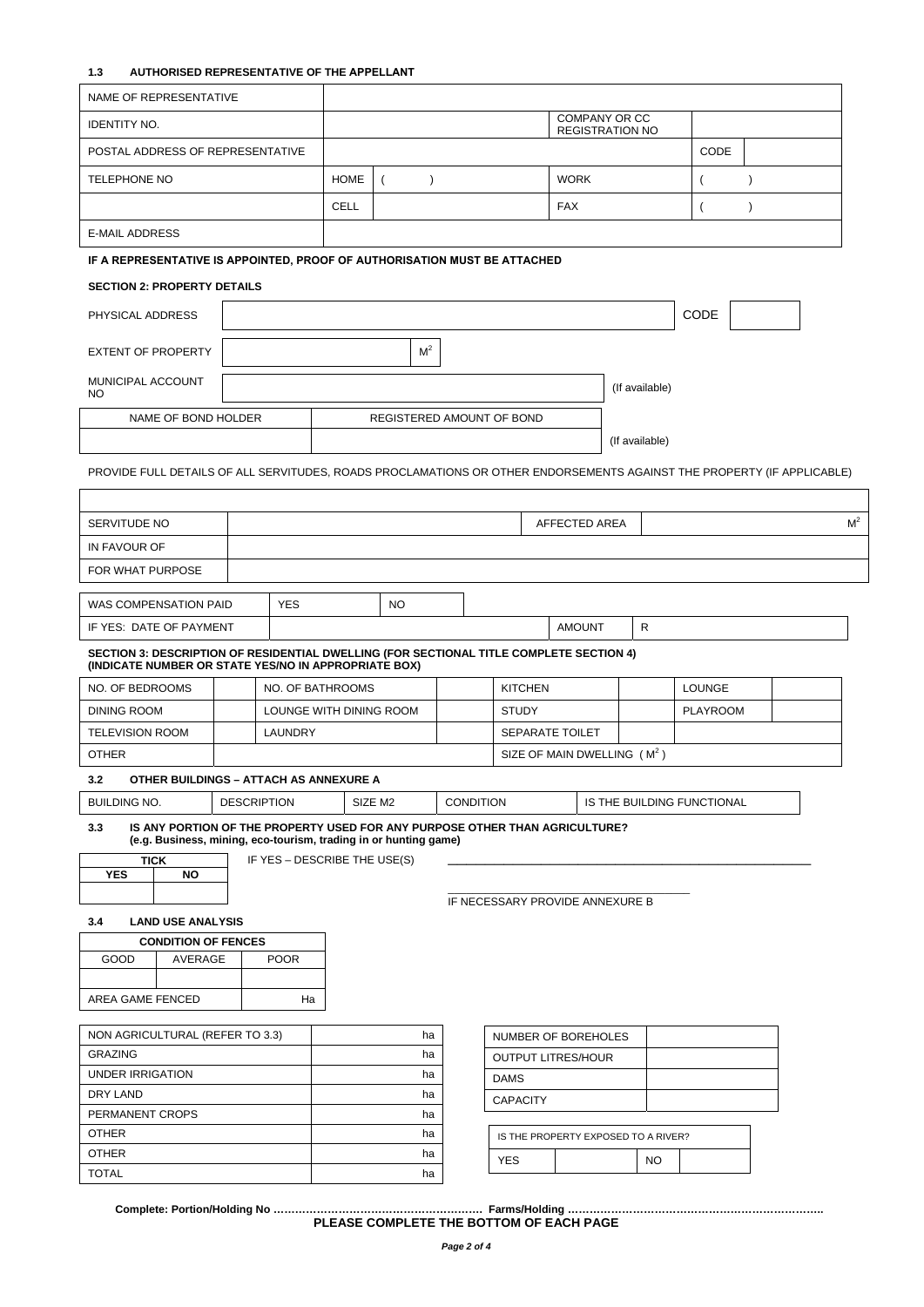## **3.5 OTHER:**

| IS YOUR PROPERTY AFFECTED BY A LAND CLAIM?                                                 |                                                                                                                                                                                    |  |                           | <b>YES</b> |  |                            | <b>NO</b> |  |                                                          |                                      |  |                   |            |
|--------------------------------------------------------------------------------------------|------------------------------------------------------------------------------------------------------------------------------------------------------------------------------------|--|---------------------------|------------|--|----------------------------|-----------|--|----------------------------------------------------------|--------------------------------------|--|-------------------|------------|
|                                                                                            | DATE OF CLAIM                                                                                                                                                                      |  |                           |            |  |                            |           |  |                                                          |                                      |  |                   |            |
| IF YES:-                                                                                   | GAZETTE NO.                                                                                                                                                                        |  |                           |            |  |                            |           |  |                                                          |                                      |  |                   |            |
|                                                                                            |                                                                                                                                                                                    |  |                           |            |  |                            |           |  |                                                          |                                      |  |                   |            |
| DO YOU HAVE WATER RIGHTS?                                                                  | <b>YES</b>                                                                                                                                                                         |  |                           | NO.        |  |                            |           |  |                                                          |                                      |  |                   |            |
| IF YES:- PROVIDE DETAILS                                                                   |                                                                                                                                                                                    |  |                           |            |  |                            |           |  |                                                          |                                      |  |                   |            |
| HAVE YOU APPLIED FOR REZONING OR CONSENT USE? CONSENT USE e.g. guest houses, business etc. |                                                                                                                                                                                    |  |                           |            |  |                            |           |  |                                                          | <b>YES</b>                           |  | <b>NO</b>         |            |
| IF YES:- PROVIDE DETAILS                                                                   |                                                                                                                                                                                    |  |                           |            |  |                            |           |  |                                                          |                                      |  |                   |            |
| HAS YOUR AGRICULTURAL HOLDINGS PROPERTY BEEN EXCISED?                                      |                                                                                                                                                                                    |  |                           |            |  |                            |           |  |                                                          | <b>YES</b>                           |  | <b>NO</b>         |            |
| IF YES:- FULL DETAILS                                                                      |                                                                                                                                                                                    |  |                           |            |  |                            |           |  |                                                          |                                      |  |                   |            |
| HAS THE TOWNSHIP BEEN APPLIED FOR OR PROCLAIMED?                                           |                                                                                                                                                                                    |  |                           |            |  |                            |           |  |                                                          | YES                                  |  | NO.               |            |
| IF YES:- NEW FARM<br><b>DESCRIPTION: FULL DETAILS</b>                                      |                                                                                                                                                                                    |  |                           |            |  |                            |           |  |                                                          |                                      |  |                   |            |
| <b>TENANT AND RENT INFORMATION - ANNEXURE C</b>                                            |                                                                                                                                                                                    |  |                           |            |  |                            |           |  |                                                          |                                      |  |                   |            |
| NAME OF<br><b>SIZE</b><br><b>TENANT</b>                                                    | <b>RENTAL EXCL</b><br>VAT)                                                                                                                                                         |  | <b>ESCALATION</b>         |            |  | OTHER CONTRIBUTIONS        |           |  | <b>TERM OF</b><br>LEASE                                  |                                      |  | <b>START DATE</b> | <b>USE</b> |
| <b>SECTION 4: MARKET INFORMATION</b>                                                       |                                                                                                                                                                                    |  |                           |            |  |                            |           |  |                                                          |                                      |  |                   |            |
| IF YOUR PROPERTY IS CURRENTLY ON THE MARKET                                                |                                                                                                                                                                                    |  |                           |            |  |                            |           |  | IF YOUR PROPERTY HAS BEEN ON THE MARKET THE LAST 3 YEARS |                                      |  |                   |            |
| WHAT IS THE ASKING PRICE?                                                                  | R                                                                                                                                                                                  |  |                           |            |  | WHAT WAS THE ASKING PRICE? |           |  |                                                          | R                                    |  |                   |            |
| OFFER RECEIVED                                                                             | R                                                                                                                                                                                  |  |                           |            |  | OFFER RECEIVED             |           |  |                                                          | R                                    |  |                   |            |
| NAME OF AGENT                                                                              |                                                                                                                                                                                    |  |                           |            |  | TEL NO                     |           |  |                                                          |                                      |  |                   |            |
|                                                                                            | SALE TRANSACTIONS (OF OTHER PROPERTIES IN THE VICINITY) USED BY THE APPELLANT IN DETERMINING THE MARKET VALUE OF<br>PROPERTY APPEALED TO (IF INCUFFICIENT SPACE PROVED ANNEXURE D) |  |                           |            |  |                            |           |  |                                                          |                                      |  |                   |            |
| HOLDING/PORTION NO.                                                                        |                                                                                                                                                                                    |  | AGRICULTURAL HOLDING/FARM |            |  |                            |           |  |                                                          | DATE OF SALE<br><b>SELLING PRICE</b> |  |                   |            |
|                                                                                            |                                                                                                                                                                                    |  |                           |            |  |                            |           |  |                                                          |                                      |  |                   |            |
|                                                                                            |                                                                                                                                                                                    |  |                           |            |  |                            |           |  |                                                          |                                      |  |                   |            |
|                                                                                            |                                                                                                                                                                                    |  |                           |            |  |                            |           |  |                                                          |                                      |  |                   |            |
|                                                                                            |                                                                                                                                                                                    |  |                           |            |  |                            |           |  |                                                          |                                      |  |                   |            |
| <b>SECTION 5: APPEAL DETAILS</b>                                                           |                                                                                                                                                                                    |  |                           |            |  |                            |           |  |                                                          |                                      |  |                   |            |
| PARTICULARS AS REFLECTED IN<br>CHANGES REQUESTED BY APPELLANT<br>THE VALUATION ROLL        |                                                                                                                                                                                    |  |                           |            |  |                            |           |  |                                                          |                                      |  |                   |            |
| DESCRIPTION OF THE PROPERTY/ UNIT NO.                                                      |                                                                                                                                                                                    |  |                           |            |  |                            |           |  |                                                          |                                      |  |                   |            |
| <b>CATEGORY</b>                                                                            |                                                                                                                                                                                    |  |                           |            |  |                            |           |  |                                                          |                                      |  |                   |            |
| PHYSICAL ADDRESS/DOOR NO / FLAT NO.                                                        |                                                                                                                                                                                    |  |                           |            |  |                            |           |  |                                                          |                                      |  |                   |            |
| <b>EXTENT</b>                                                                              |                                                                                                                                                                                    |  |                           |            |  |                            |           |  |                                                          |                                      |  |                   |            |
| <b>MARKET VALUE</b>                                                                        |                                                                                                                                                                                    |  |                           |            |  |                            |           |  |                                                          |                                      |  |                   |            |

NAME OF OWNER

ADVERSE FEATURES AND/OR FURTHER REASONS IN SUPPORT OF THIS APPEAL (ANNEXURES CAN BE PROVIDED)

**Complete: Portion/Holding No …………………………………………………. Farms/Holding …………………………………………………………….. PLEASE COMPLETE THE BOTTOM OF EACH PAGE** 

 $\bot$  , and the set of the set of the set of the set of the set of the set of the set of the set of the set of the set of the set of the set of the set of the set of the set of the set of the set of the set of the set of t  $\bot$  , and the set of the set of the set of the set of the set of the set of the set of the set of the set of the set of the set of the set of the set of the set of the set of the set of the set of the set of the set of t  $\bot$  , and the set of the set of the set of the set of the set of the set of the set of the set of the set of the set of the set of the set of the set of the set of the set of the set of the set of the set of the set of t